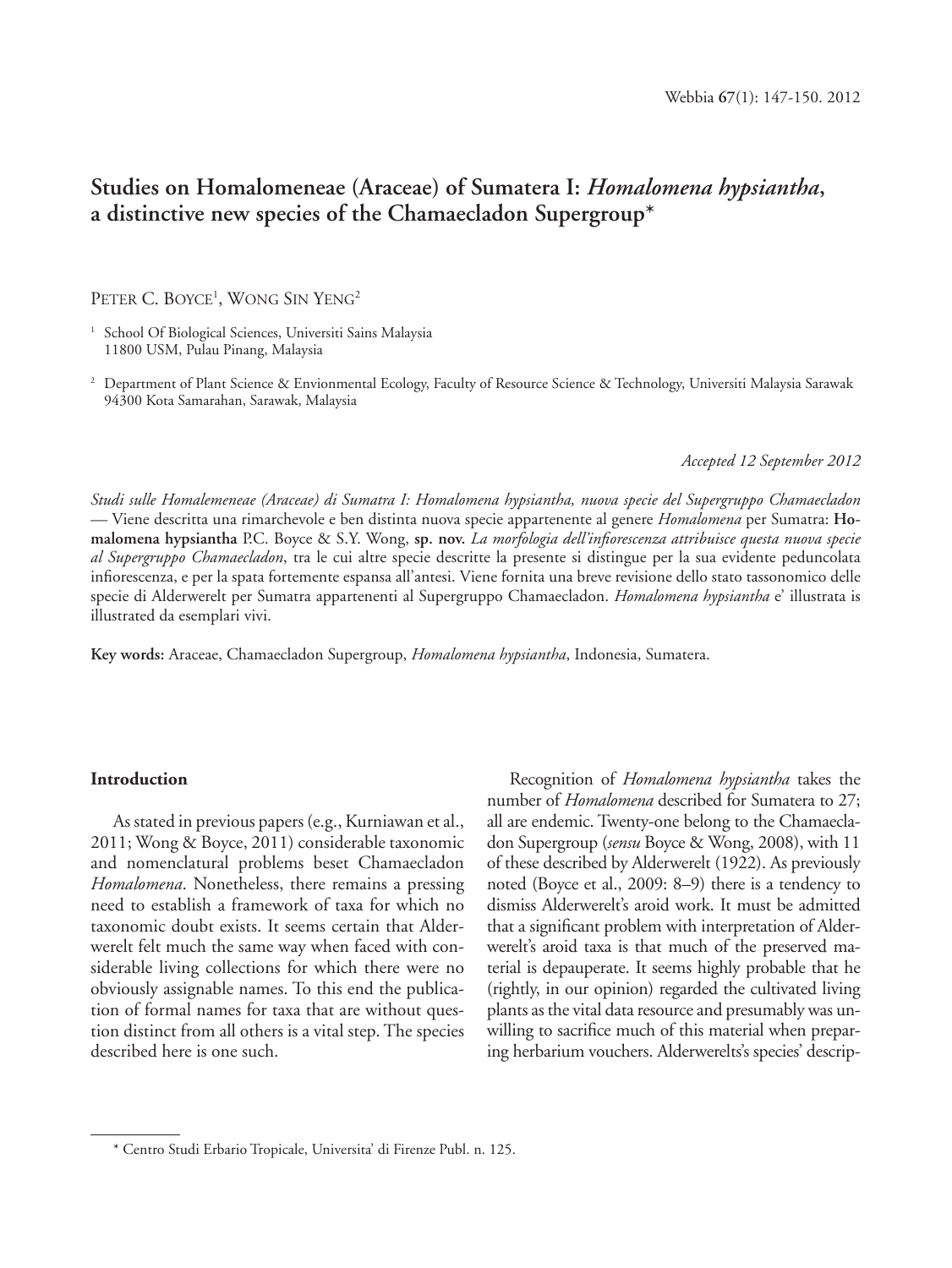tions, and the accompanying floral diagnoses, reveal his sound understanding of the species he proposed. Reexamination of the Type and other specimens (mainly BO and BOKR) in conjunction with careful reading of the descriptions convinces us that the majority of Alderwerelts novel species withstand close taxonomic scrutiny. In conclusion, the later synonymizations of many of Alderwerelt's taxon names (notably Frodin & Goevarts, 2003) are in the main far too hasty.

# **Homalomena hypsiantha** P.C. Boyce & S.Y. Wong, **sp. nov.**

DIAGNOSIS: *Homalomena hypsiantha* is immediately distinguishable from all other *Homalomena* species in Sumatera (indeed anywhere in Indomalaya), by the remarkably long peduncles. The spathe shape is also unmatched. Another notable although not unique morphology is the comparatively very large pore by which the thecae open. Similarly large pores exist only in (otherwise very different) *H. monandra* M. Hotta (Hotta 1993).

TYPUS: Indonesia, Sumatera, Aceh Selatan, Kota Subulussalam, road to Tapak Tuan about 20 km north of Shah Alam, "Objek Wistata Alam Indah Sp. Batu Nafal Lae Pendulangan", 17 June 2011 *K. Nakamoto AR-3598* (holo ANDA; iso BO, BOKR, SAR [all spirit]). Fig. 1.

DESCRIPTION: Small evergreen mesophytic rosetteforming herbs to ca 7 cm tall and 14 cm diam., with very slightly aromatic (terpenoids) vegetative tissues. **Stem** pleionanthic, erect ca 10 mm thick, deep red, internodes to ca 2 mm long, but obscured by clasping leaf bases. **Leaves** 5-10 together; petiole weakly Dshaped, with distal portion shallowly sulcate, ca 3 cm long, sub-microscopically puberulent and with very slight longitudinal ridges, basal 1 cm (including the sheathing base) scarlet, remainder shading to orangish green and then green; non-clasping part of petiolar sheath up to 5 mm long, scarlet, wings closed, unequal, the wider overlapping the narrower, wing margins hyaline, crispulate; blade elliptic, 3.5-5.5 cm long × 2.5- 3.5 cm wide, softly leathery, semiglossy medium to dark green adaxially, paler green and minutely punctate abaxially, margins smooth, base cuneate, occasionally plants with all blade bases strongly oblique, the shorter

side cuneate, the longer cordulate, tip acute, apiculate for 0.5 mm; midrib very slightly rounded-raised abaxially, adaxially very slightly impressed, ca 0.5 mm wide, with ca 4 primary lateral veins on each side, these diverging at  $30^{\circ}$ -40° from the midrib, abaxially flush to slightly raised, adaxially flush or very slightly impressed; interprimary veins scattered and appearing as disjointed darker streaks and resembling pellucid veinlike glands; all other venation invisible, all veins running into a very weakly defined and slightly thickened intermarginal vein. Inflorescences up to 7 together in a synflorescence, opening sequentially, peduncle erect at anthesis, later declinate; peduncle to ca 8 cm long × ca 1 mm diam., inserted obliquely (to the ventral side) on the spathe; pale green, the basal-most part occasionally flushed pale red. Spathe ca 1.5 cm long, ca 5 mm wide across the truncate-gibbous base, the limb sloping dorsally towards the tip, ventrally straight (spathe thus forming a scalene triangle in lateral view), not constricted, exterior with several longitudinal rounded costae, ventrally semiglossy yellowish green, dorsally medium green, interior shiny pale green, apex with a terminal short brown mucro to 1.5 mm long, spathe inflating at anthesis and opening by a broad slit, later closing and enclosing the spadix. **Spadix** up to 1 cm long × 2.5 mm diam., fertile to the tip , stipitate, stipe ca 1 mm but expanding into the smooth, umbonate spathe/peduncle junction, very pale green; pistillate flower zone ca 1.5 mm long; pistils few, somewhat scattered, especially the lower ones and usually only in 2-3 spirals, globoselageniform, ca 1 mm tall  $\times$  0.7-0.8 mm diam. greenish white, stigma sessile,, 0.2-0.3 mm diam., producing a large droplet at anthesis; pistillate flowers each associated with one staminode, this almost spherical with a very slender stipe, ca 0.3 mm diam., very pale yellow; suprapistillar interstice absent; staminate flower zone ca 8.5 mm long, apex acute; staminate flowers somewhat densely arranged, each consisting of two stamens, thecae globose, ca  $0.3$  mm long  $\times$  ca  $0.4$  mm wide, white to very pale green, anther thecae opening by a broad terminal pore; pollen powdery. **Fruiting spathe**  declinate by flexing of the basal portion of the peduncle, pale yellow-green. **Fruits** and **seeds** not observed.

ETYMOLOGY: From *hypsi* (Greek - on high), and *anthos* (Greek - a flower), in allusion to the uniquely long peduncle.

DISTRIBUTION: Known only from the type locality.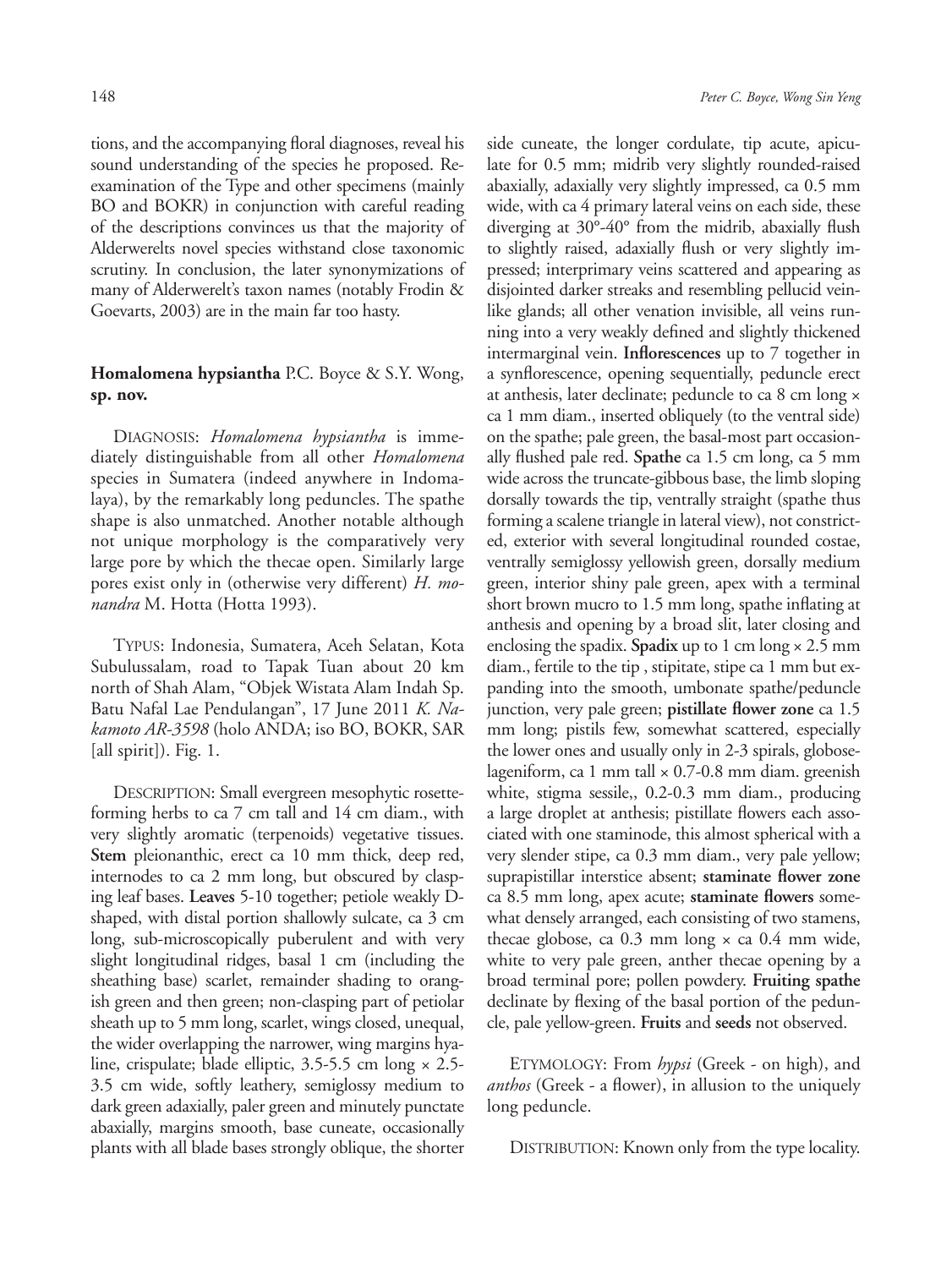

**Fig. 1** – *Homalomena hypsiantha* P.C. Boyce & S.Y.Wong. **A.** Flowering plant in habitat on a vertical earth bank. **B.** Flowering plant in cultivation. The synflorescence sequence (oldest to newest is l-r). C. Details of the petiolar sheath. Note the hyaline, crispulate margins and very slight longitudinal ridges of the petiole. D. Inflorescence at staminate anthesis. The scalene shape of the spathe and strongly oblique peduncle insertion is plainly visible. E. Spadix (spathe artificially removed). Note the umbonate junction of the stipe to the lower spathe and the large pores by which the pollen is shed. Note, too, the powdery pollen. All from *K. Nakamoto AR-3598*. Photo credits: Peter C. Boyce.